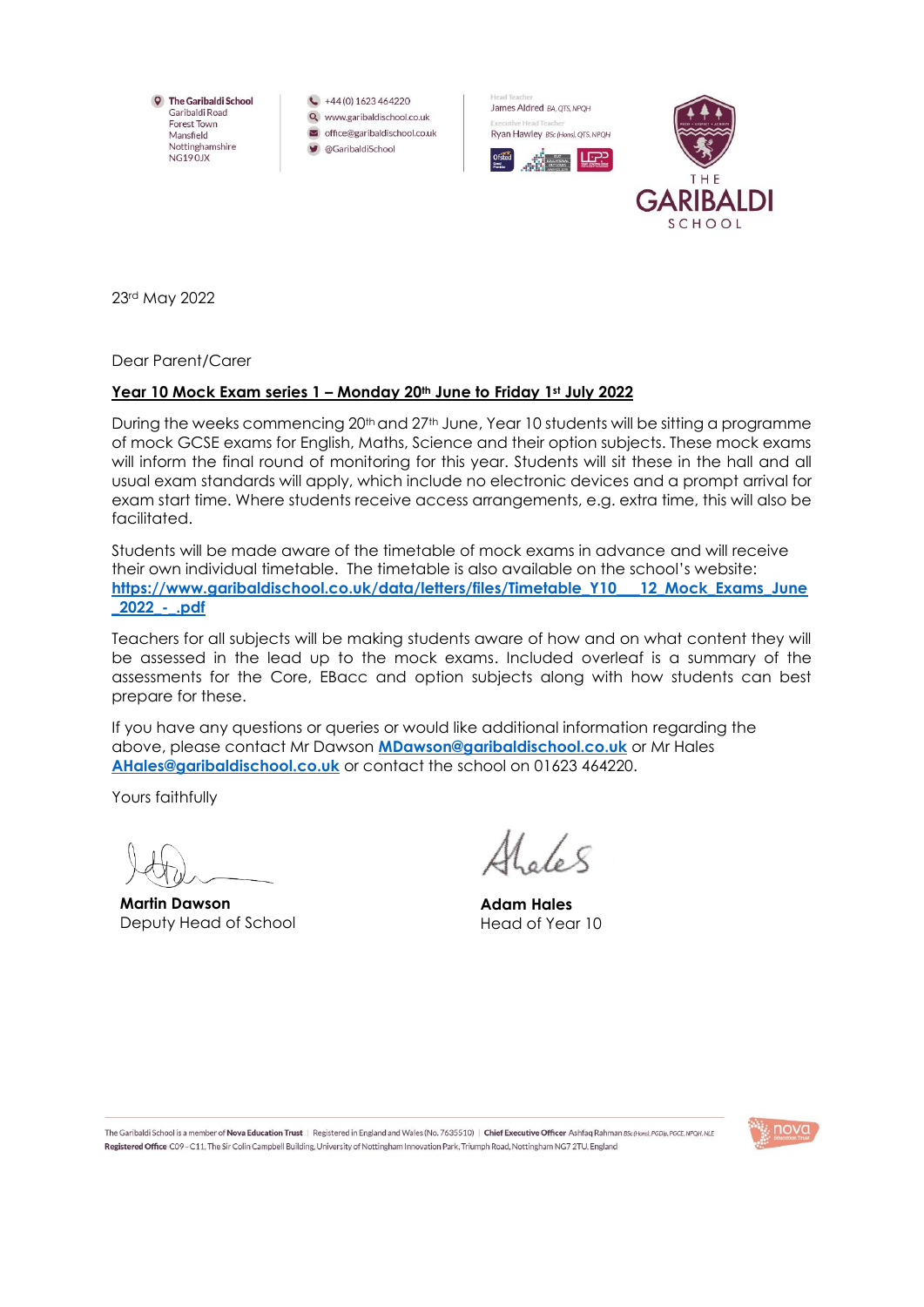| <b>English Language</b>                                                   |                                                                                                                                                                                                                                                                                                                                                                                                                                         |  |
|---------------------------------------------------------------------------|-----------------------------------------------------------------------------------------------------------------------------------------------------------------------------------------------------------------------------------------------------------------------------------------------------------------------------------------------------------------------------------------------------------------------------------------|--|
| What topics and learning will<br>the mock exams cover?                    | English Language Paper 1 - Creative Reading and Writing                                                                                                                                                                                                                                                                                                                                                                                 |  |
| What form will the mock exam<br>take?                                     | Full 1 hour 45-minute paper - Questions 1-4 assessing reading skills and<br>Question 5 assessing creative writing skills                                                                                                                                                                                                                                                                                                                |  |
| What materials have been<br>provided to assist students'<br>preparations? | Students will go through the format and style of the exam in class.<br>Students can look at and complete past papers on the AQA website:<br>https://www.aqa.org.uk/subjects/english/gcse/<br>english-language-8700/assessment-resources?f.Resource+type%7C6=<br>Assessment+materials<br>Students can use their exercise books with marked answers in and they<br>will be provided with a Knowledge Organiser for vital exam information |  |
| How could students be<br>supported in their<br>preparations at home?      | They can also access GCSE Pod for step-by-step answer commentaries:<br>https://members.gcsepod.com/<br>shared/podcasts/title/13449/80831                                                                                                                                                                                                                                                                                                |  |

| <b>English Literature</b>                                                 |                                                                                                                                                                                                                                                                                                                                                           |  |
|---------------------------------------------------------------------------|-----------------------------------------------------------------------------------------------------------------------------------------------------------------------------------------------------------------------------------------------------------------------------------------------------------------------------------------------------------|--|
| What topics and learning will<br>the mock exams cover?                    | Paper 1 Section A: Romeo and Juliet. Section B: Unseen Poetry                                                                                                                                                                                                                                                                                             |  |
| What form will the mock exam<br>take?                                     | Romeo and Juliet Acts 1-3 – theme question - 1-hour essay based on an<br>extract<br>Unseen poetry. 50-minute essay analysing a poem they have not studied<br>before and then comparing this poem to another poem they have not<br>studied before.                                                                                                         |  |
| What materials have been<br>provided to assist students'<br>preparations? | Students will make flashcards for key quotations in class and will be<br>provided with a Knowledge Organiser for key content to revise. They<br>should revise key context, key themes e.g. love, death, fate,<br>consequence. They will be provided with sample questions to help them<br>understand how to quickly and effectively analyse unseen poems. |  |
| How could students be<br>supported in their<br>preparations at home?      | Students can use GCSE Pod to recap the Acts and look in detail at the<br>key themes so far:<br>https://members.gcsepod.com/shared/<br>podcasts/title/13399/80446                                                                                                                                                                                          |  |

| <b>Maths</b>                                           |                                                                         |
|--------------------------------------------------------|-------------------------------------------------------------------------|
| What topics and learning will<br>the mock exams cover? | The whole of the KS4 programme of study                                 |
| What form will the mock exam                           | 3 papers (1 non-calculator, 2 calculator) each 1 hour 30 minutes in     |
| take?                                                  | duration.                                                               |
| What materials have been                               | To help students revise their class teacher will provide free of charge |
| provided to assist students'                           | either a set of Revision Cards or a Knowledge Retriever and Knowledge   |
| preparations?                                          | Organiser Revision book set.                                            |
| How could students be                                  | We use 'GCSEPod' in school for revision, but also recommend 'BBC        |
| supported in their preparations                        | Bitesize', which offers the entire programme of study to help support   |
| at home?                                               | students revising at home.                                              |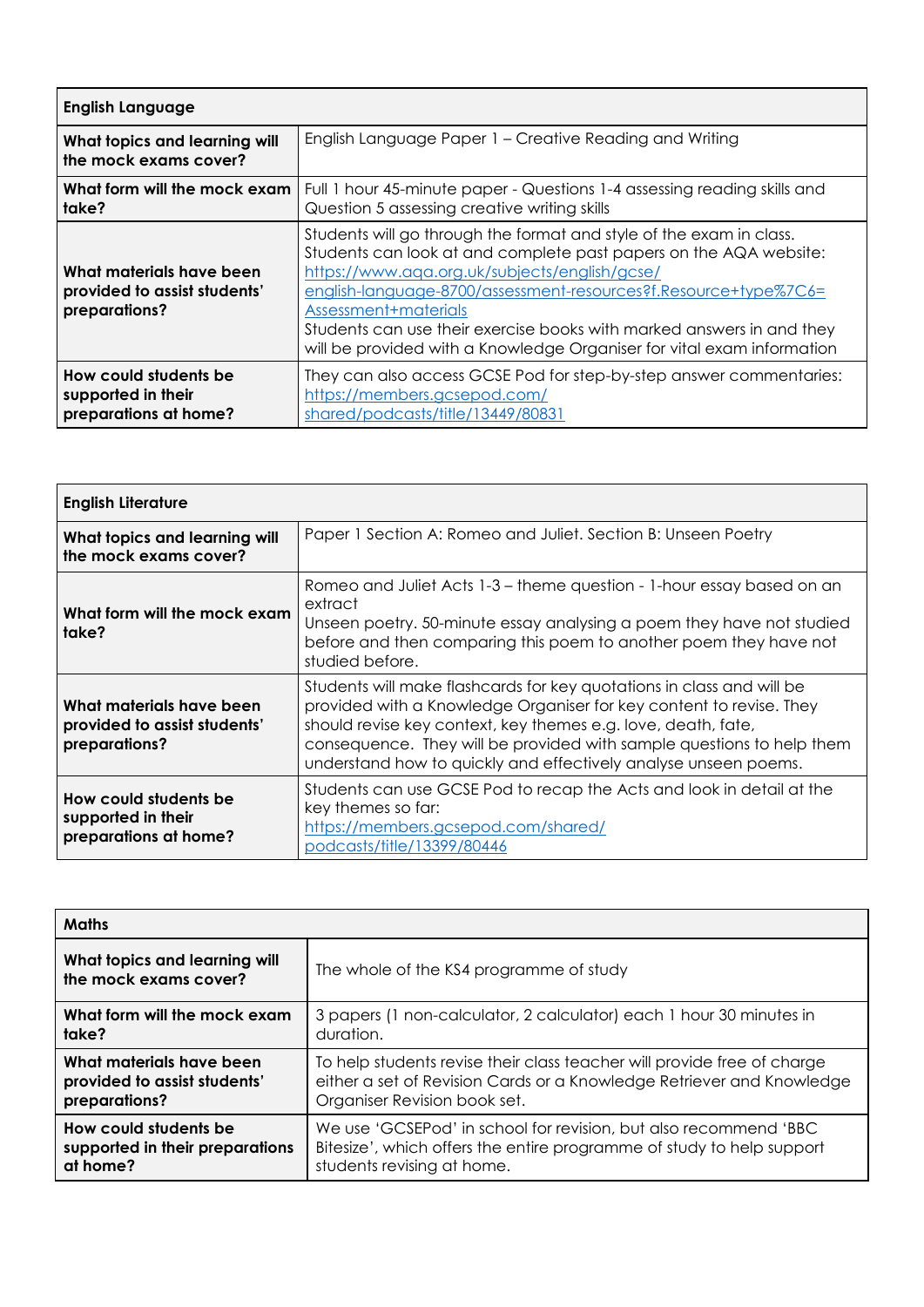| <b>Science</b>                                                            |                                                                                                                                                                                                                                                             |
|---------------------------------------------------------------------------|-------------------------------------------------------------------------------------------------------------------------------------------------------------------------------------------------------------------------------------------------------------|
| What topics and learning<br>will the mock exams<br>cover?                 | Biology, Chemistry and Physics. All students will sit 1 paper for each.                                                                                                                                                                                     |
| What form will the mock<br>exam take?                                     | 3 papers (combined 75 minutes; Triple 105 minutes) A mixture of tick box,<br>short answer 1/2 mark questions and longer answer 3 or 4 mark questions<br>with at least one extended 6 mark question.                                                         |
| What materials have been<br>provided to assist students'<br>preparations? | Every teacher will provide their class with a detailed breakdown of topics<br>and a list of activities to prepare for each revision lesson. The exams will<br>cover all content from year 9 and year 10.                                                    |
| How could students be<br>supported in their<br>preparations at home?      | Resources will be shared on Teams and most activities are directly linked<br>to GCSE pod. All students will be given quizzes to help them to memorise<br>key content. Family and friends could help by testing them on the quizzes<br>at regular intervals. |

| <b>History</b>                                                            |                                                                                                                                                                                                                                                                                                                          |
|---------------------------------------------------------------------------|--------------------------------------------------------------------------------------------------------------------------------------------------------------------------------------------------------------------------------------------------------------------------------------------------------------------------|
| What topics and learning will<br>the mock exams cover?                    | Health and the People c1000-present day                                                                                                                                                                                                                                                                                  |
| What form will the mock<br>exam take?                                     | 1-hour exam paper                                                                                                                                                                                                                                                                                                        |
| What materials have been<br>provided to assist students'<br>preparations? | Students can use the notes from their exercise book or from the revision<br>guide provided by school. They can use GCSEpod as it has excellent<br>videos for both topics they are sitting. If buying a revision guide we<br>recommend the CGP or Oxford ones, please make sure you choose the<br>ones for the AQA board. |
| How could students be<br>supported in their<br>preparations at home?      | Students have 'Assess your learning' sheets in their exercise books which<br>detail what they need to revise and how confident they are in each<br>area. Encourage them to revise the areas in red they feel least<br>confident with.                                                                                    |

| <b>Computer Science</b>                                                   |                                                                                                                                                                                                              |
|---------------------------------------------------------------------------|--------------------------------------------------------------------------------------------------------------------------------------------------------------------------------------------------------------|
| What topics and learning will<br>the mock exams cover?                    | All Unit 1 content                                                                                                                                                                                           |
| What form will the mock<br>exam take?                                     | Unit 1 Paper (90 mins – 80 marks)                                                                                                                                                                            |
| What materials have been<br>provided to assist students'<br>preparations? | Revision materials via MS Teams – including past paper questions, slides<br>and other documentation. Use of RAG map to identify weaknesses so<br>they can be addressed. Specific links to key revision pods. |
| How could students be<br>supported in their<br>preparations at home?      | Encourage students to revise via GCSE Pod - watching relevant pods on<br>Unit 1 materials. Hard copies of CGP revision book can be borrowed<br>from IT and these can be used at home as well.                |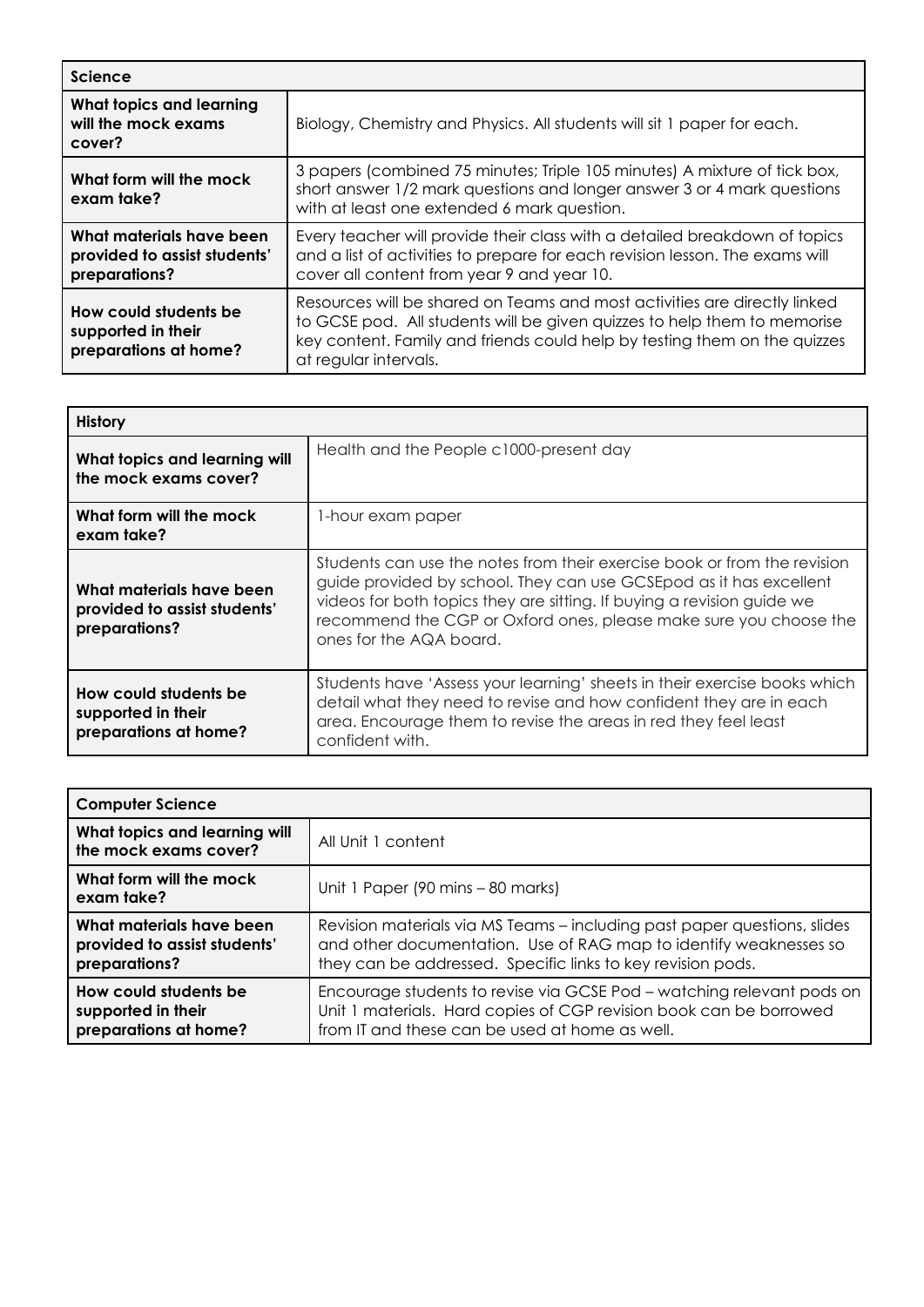| Geography                                                                 |                                                                                                                                                                                                                                                                                                                                                                                                                                                                                                                                                                                                                                                                                                                                                                                                                                                                                     |  |
|---------------------------------------------------------------------------|-------------------------------------------------------------------------------------------------------------------------------------------------------------------------------------------------------------------------------------------------------------------------------------------------------------------------------------------------------------------------------------------------------------------------------------------------------------------------------------------------------------------------------------------------------------------------------------------------------------------------------------------------------------------------------------------------------------------------------------------------------------------------------------------------------------------------------------------------------------------------------------|--|
| What topics and learning will<br>the mock exams cover?                    | There will be one paper made up from Paper 1 'Living with the Physical<br>Environment' (Section B 'The Living World and C UK Physical<br>Environment)' and paper 2 'Challenges of the Human Environment'<br>(section A Urban Challenges)                                                                                                                                                                                                                                                                                                                                                                                                                                                                                                                                                                                                                                            |  |
| What form will the mock<br>exam take?                                     | The paper is 90 minutes long with a range of question tariffs from 1 mark<br>identify, 4 mark explain through to 6 and 9 mark assess and evaluate<br>questions. Students should be familiar with these questions and how to<br>structure their responses to them.                                                                                                                                                                                                                                                                                                                                                                                                                                                                                                                                                                                                                   |  |
| What materials have been<br>provided to assist students'<br>preparations? | Books can go home to use to revise with. Alongside books teachers will<br>provide students with revision clocks and blank knowledge organisers for<br>them to complete.<br>GCSE Pod has a variety of excellent short pods linked to all of these areas<br>and students should be using these as a knowledge check.<br>The GCSE revision guide is a recommended resource.<br>https://www.amazon.co.uk/Grade-GCSE-Geography-Revision-<br>Guide/dp/1782946101/ref=asc df 1782946101/?tag=googshopuk-<br>21&linkCode=df0&hvadid=310865071345&hvpos=1o2&hvnetw=g&hvran<br>d=1545410946582541551&hvpone=&hvptwo=&hvgmt=&hvdev=c&hvdvc<br>mdl=&hvlocint=&hvlocphy=&hvtargid=pla-<br>415302621776&psc=1&th=1&psc=1<br>If students require any specific resources or support with key topics they<br>should speak to their class teacher in the first instance who will be happy<br>to help. |  |
| How could students be<br>supported in their<br>preparations at home?      | Support in creating revision resources which are effective now but also in<br>a years' time. These could include -<br>Mind maps<br>$\bullet$<br>Flash cards<br>$\bullet$<br>Flow charts of knowledge<br>$\bullet$<br>Model answers<br>$\bullet$<br>Once students have completed these then support could be provided<br>by testing students' knowledge and understanding of what has been<br>summarised on the revision resource.                                                                                                                                                                                                                                                                                                                                                                                                                                                   |  |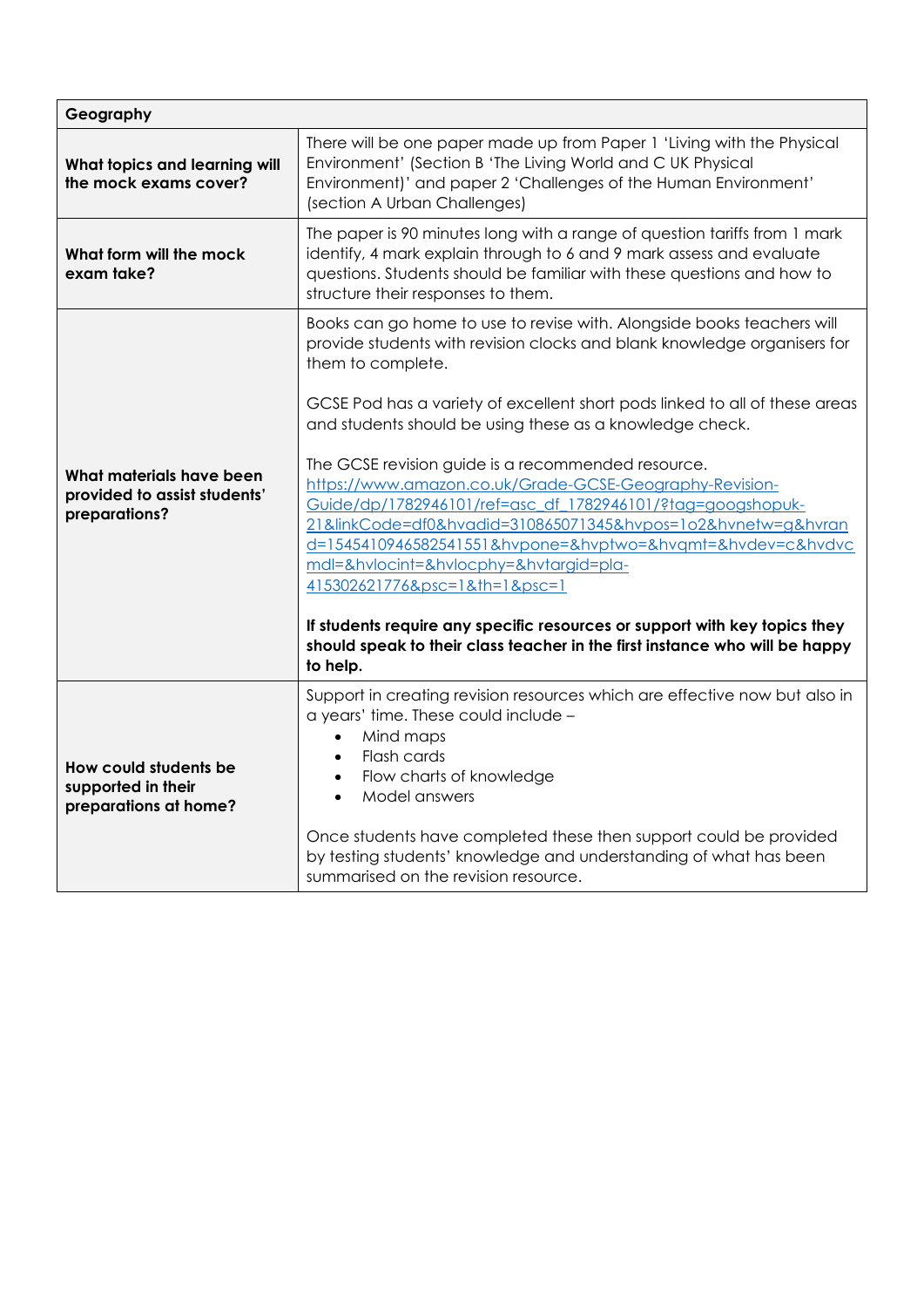| Spanish                                                                   |                                                                                                                                                                                                                                           |                                                                                                                                                                                                                                                                      |                                                                                                                                                                          |                        |
|---------------------------------------------------------------------------|-------------------------------------------------------------------------------------------------------------------------------------------------------------------------------------------------------------------------------------------|----------------------------------------------------------------------------------------------------------------------------------------------------------------------------------------------------------------------------------------------------------------------|--------------------------------------------------------------------------------------------------------------------------------------------------------------------------|------------------------|
| What topics and learning will<br>the mock exams cover?                    | Theme 1: Identity and<br>Culture<br>1.1: Me, my family<br>and friends<br>1.3: Free-time<br>activities                                                                                                                                     | Theme 2: Local, national, Theme 3: Current and<br>international and global<br>future study and<br>areas of interest<br>employment<br>3.1: My studies<br>2.1: Home, town,<br>3.2: Life at<br>neighbourhood and<br>school/college<br>region<br>2.4: Travel and tourism |                                                                                                                                                                          | 3.3: Education post-16 |
| What form will the mock<br>exam take?<br>(Please note the differences     | Paper 1: Listening<br>50 marks; 45 minutes<br>Section A: Questions and<br>answers in English<br>Section B: Questions and<br>answers in Spanish                                                                                            |                                                                                                                                                                                                                                                                      | Paper 3: Reading<br>60 marks; 60 minutes<br>Section A: Questions and answers in<br>English<br>Section B: Questions and answers in<br>Spanish<br>Translation into English |                        |
| for Higher and Foundation<br>tiers)                                       | Paper 4: Writing<br>52 marks; 60 minutes<br>Q1: 4 sentences to describe a photo<br>Q2: 40-word answer<br>Q3: Translation of a short paragraph into Spanish<br>Q4: 90-word answer                                                          |                                                                                                                                                                                                                                                                      |                                                                                                                                                                          |                        |
| What materials have been<br>provided to assist students'<br>preparations? | 'Super Structures' booklet for writing exam<br>GCSE Spanish Knowledge Organiser for vocabulary practice<br>All GCSE vocabulary on Quizlet<br>Topic and grammar pods on GCSEPod<br><b>BBC Bitesize - AQA GCSE Spanish</b>                  |                                                                                                                                                                                                                                                                      |                                                                                                                                                                          |                        |
| How could students be<br>supported in their<br>preparations at home?      | Quizzing and self-quizzing using the materials provided.<br>A quiet place to study<br>Being tested on key vocabulary from relevant sections of the Knowledge<br>Organiser<br>Access to internet, laptop/phone/tablet for online practice. |                                                                                                                                                                                                                                                                      |                                                                                                                                                                          |                        |